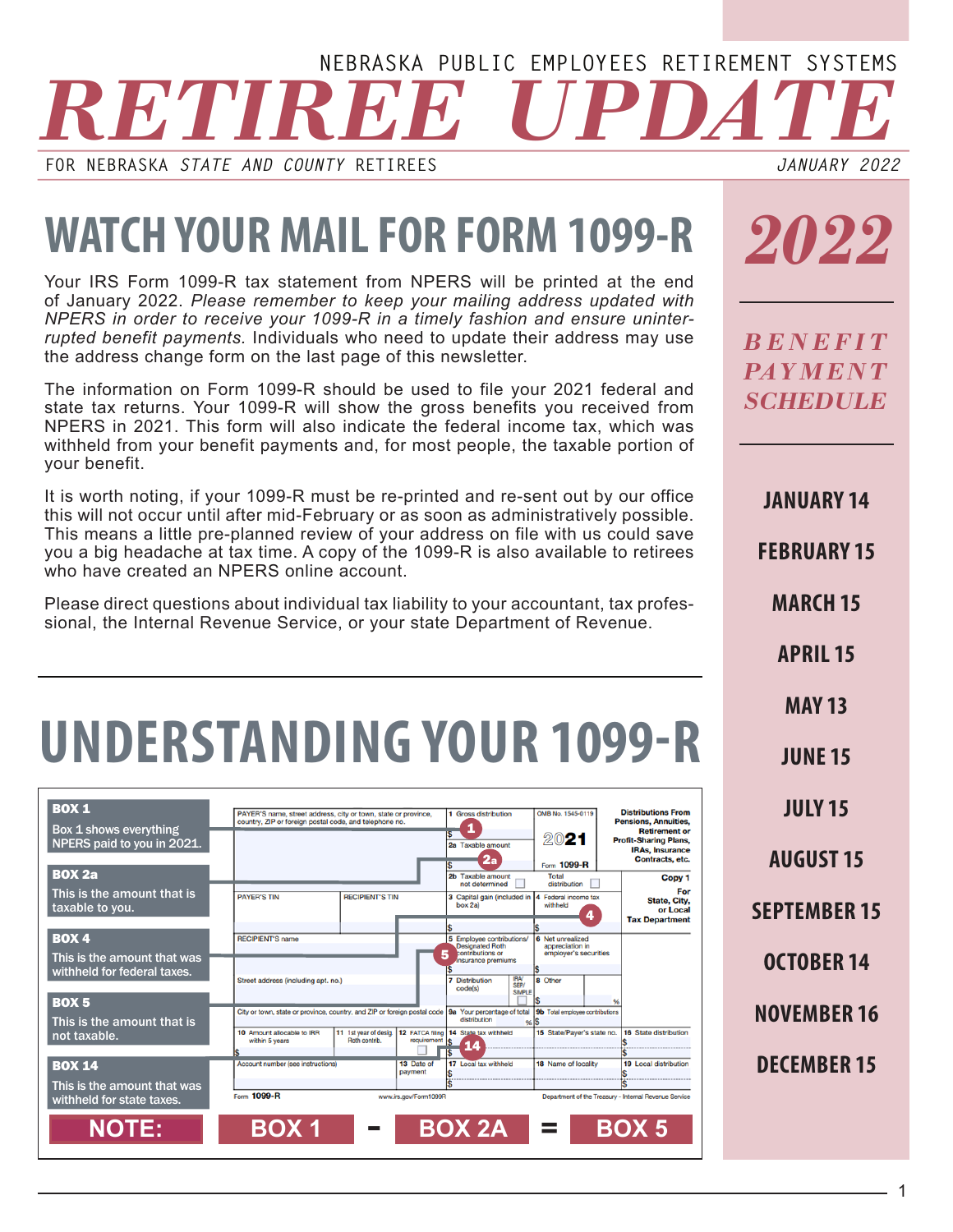# **ANNUITY TAX WITHHOLDING REMINDER**

Each year NPERS is required to notify retirees of your right to change, start or stop federal tax withhold- ing if you have purchased a monthly annuity. If you wish to adjust your withholding, you may submit these changes via the NPERS online account access or by filing a new Withholding Certificate for Annuity Payments. This form may be obtained from the "Forms" section of the NPERS website at npers. ne.gov or by calling our office.

You are not required to have federal income tax withheld from your monthly annuity; however, the Internal Revenue Service (IRS) may assess interest or penalty charges if your estimated tax payments or withholding amounts fall short of your tax liability.

If you are a Nebraska resident and you choose to have federal income tax withheld from your benefits, NPERS is required to withhold Nebraska taxes using the allowances and marital status you claimed for federal withholding. You may elect additional amounts of withholding for both your federal and/or state withholding; these amounts are not required to match. If you choose not to have federal tax withheld from your retirement benefit payment, you are not required to have Nebraska state income tax withheld. If you are not a Nebraska resident, NPERS is not required to withhold Nebraska taxes from your benefit payment.

No action is necessary if your present tax authorization for your monthly retirement benefit still fits your needs. Questions regarding how much to withhold should be directed to a tax professional.

## **CARING FOR YOU IN RETIREMENT AND BEYOND**

*by Melissa Nuss, Retirement Plan Manager*

Some conversations are difficult to have, but having a dialogue with our families and caregivers, about handling our affairs once we've gone, is a vital one. We ask all of our members to ensure they've discussed the importance of having their spouse, next of kin, or representative contact NPERS as soon as possible after their death. An overpayment of your account, or payments under your social security number after death, could result in a burden for those left behind. NPERS will be here to help guide your beneficiaries or representatives through this transition. We thank you for looking to the future.



**There are two separate and distinct options for online account access,** *NPERS* **and**  *Ameritas***. Retirees who have created an** *NPERS* **account can change the taxes withheld on their pension/annuity payments.**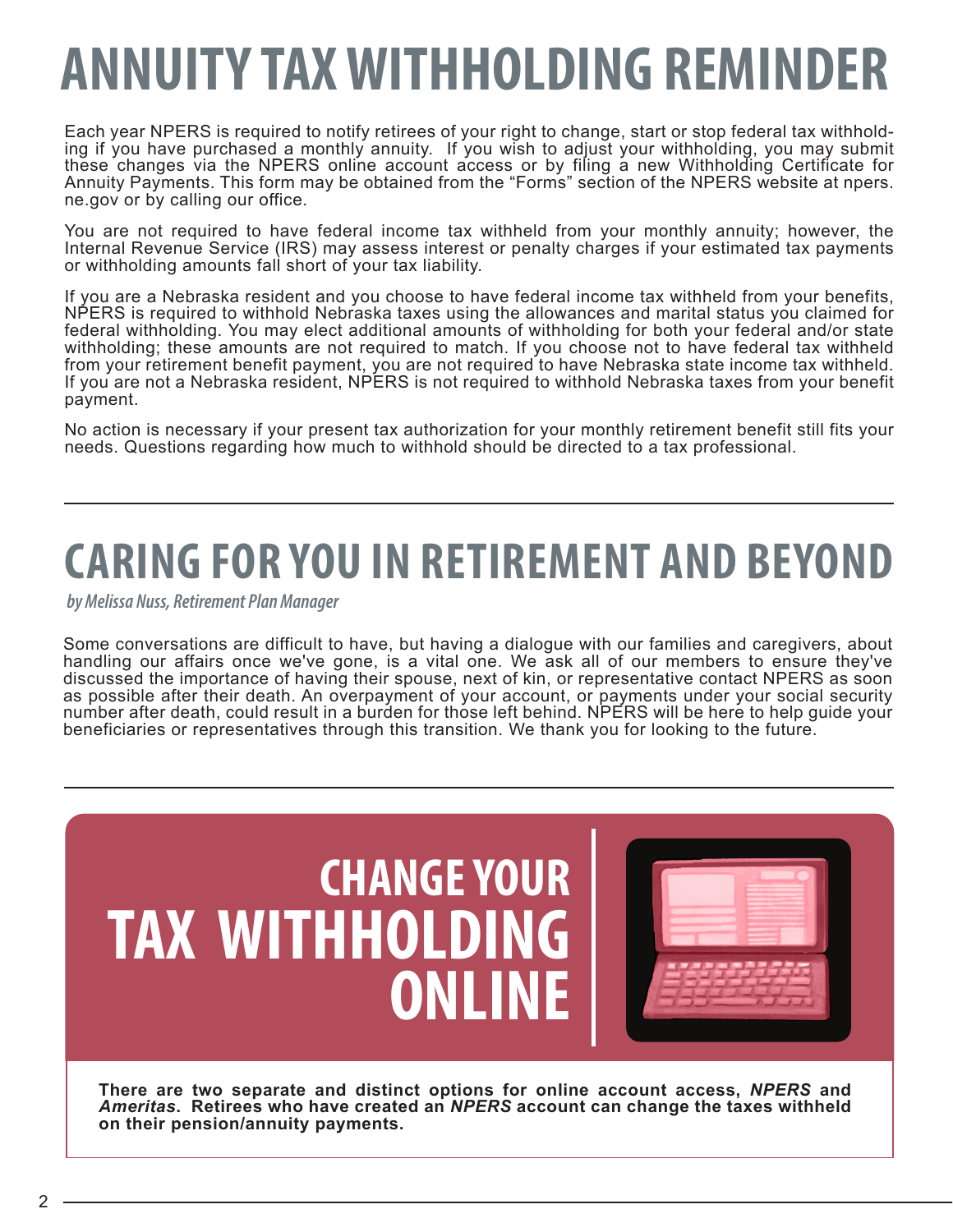#### **CHANGE YOUR TAX WITHHOLDING ONLINE (contd.)**



To begin, you will need an NPERS "Retiree" account. If you have not created an account, visit our website at NPERS.ne.gov and click on the "Create Your Account" button found at the top left of our home page.

| Logoff                                                                                                                                                                                    | You have successfully logged in to our web site. Please check out our                                                                                                                                               | <b>Personal Information</b>                                                                                                                                                                                                                                              |                                                                             |
|-------------------------------------------------------------------------------------------------------------------------------------------------------------------------------------------|---------------------------------------------------------------------------------------------------------------------------------------------------------------------------------------------------------------------|--------------------------------------------------------------------------------------------------------------------------------------------------------------------------------------------------------------------------------------------------------------------------|-----------------------------------------------------------------------------|
| About Us<br>Retirement Board<br>Investment Council<br>Organization Structure<br>Legislation<br><b>Plan Info</b><br>School<br>State<br>County<br>Patrol<br>Judges<br>Deferred Compensation | Home Page for the latest news and events. If you would like to access<br>your account information online, please follow the links on the right of this<br>page.<br><b>CONTRACTOR</b><br><b>Messages from NPERS</b>  | Name:<br>Social Security No:<br>Email Address:<br><b>Your Account Information</b><br>Update Member Account - Click here to<br>change your web Profile.<br>Logoff - Exit the secure area<br>• View Benefit Information<br>• View/Update Taxes<br>• View 1099R Information | <b>Artie Fischel</b><br>**** <sub>-**-1234</sub><br>artie.fischel@npers.gov |
|                                                                                                                                                                                           | When logging in, be sure to use the NPERS online access button on our home page and<br>log into your retiree account. The "Member Account Home Page" will have a link on the<br>lower right to "View/Update Taxes." |                                                                                                                                                                                                                                                                          |                                                                             |

Update Taxes" to see the Instruc tions page. After reviewing the instructions, click on the "Next" link at the lower right of the instructions page to go to the "Your Tax Withholding Preference" page where you can see your current withholdings.



| ļ<br>Click on the blue "Change Tax Withholding" to adjust<br>withholdings. |  |  |  |  |
|----------------------------------------------------------------------------|--|--|--|--|
| Nebraska Resident: Yes                                                     |  |  |  |  |
| Total Federal Tax Withheld Amount: \$95.62                                 |  |  |  |  |
| <b>State Tax Withheld: Yes</b>                                             |  |  |  |  |
| Addtnl/Flat State Tax Amount: \$0.00                                       |  |  |  |  |
| <b>Total State Tax Withheld Amount: \$30.21</b>                            |  |  |  |  |
| Net Benefit Amount: \$1,135.30                                             |  |  |  |  |
| Click here to change your withholdings -> Change Tax Withholding           |  |  |  |  |

The "Change Tax Withholding" page will allow you to<br>change your preferences. After you have entered your<br>changes, click on the "Calculate" button to review the The "Change Tax Withholding" page will allow you to change your preferences. After you have entered your changes, click on the "Calculate" button to review the withholding amounts based on the criteria you entered.

| <b>Federal Tax Withheld</b>                                     |  | Yes $\mathbf v$ |  |
|-----------------------------------------------------------------|--|-----------------|--|
| Additional Federal Tax Withheld                                 |  | 0.00            |  |
| <b>State Tax Withheld</b>                                       |  | Yes $\mathbf v$ |  |
| <b>Addtnl/Flat State Tax Amount</b>                             |  | 0.00            |  |
| <b>Effective Date</b>                                           |  | 11/01/2020      |  |
| Click here to calculate your tax withholdings $\longrightarrow$ |  | Calculate       |  |

If you are satisfied with your changes, you can click on the "Save Withholding" button, or if you wish to make another adjustment you can click on the "Calculate a New Estimate" button. Be aware you must click on "Save Withholding" for your changes to take effect, and you can only adjust withholding one time per month.